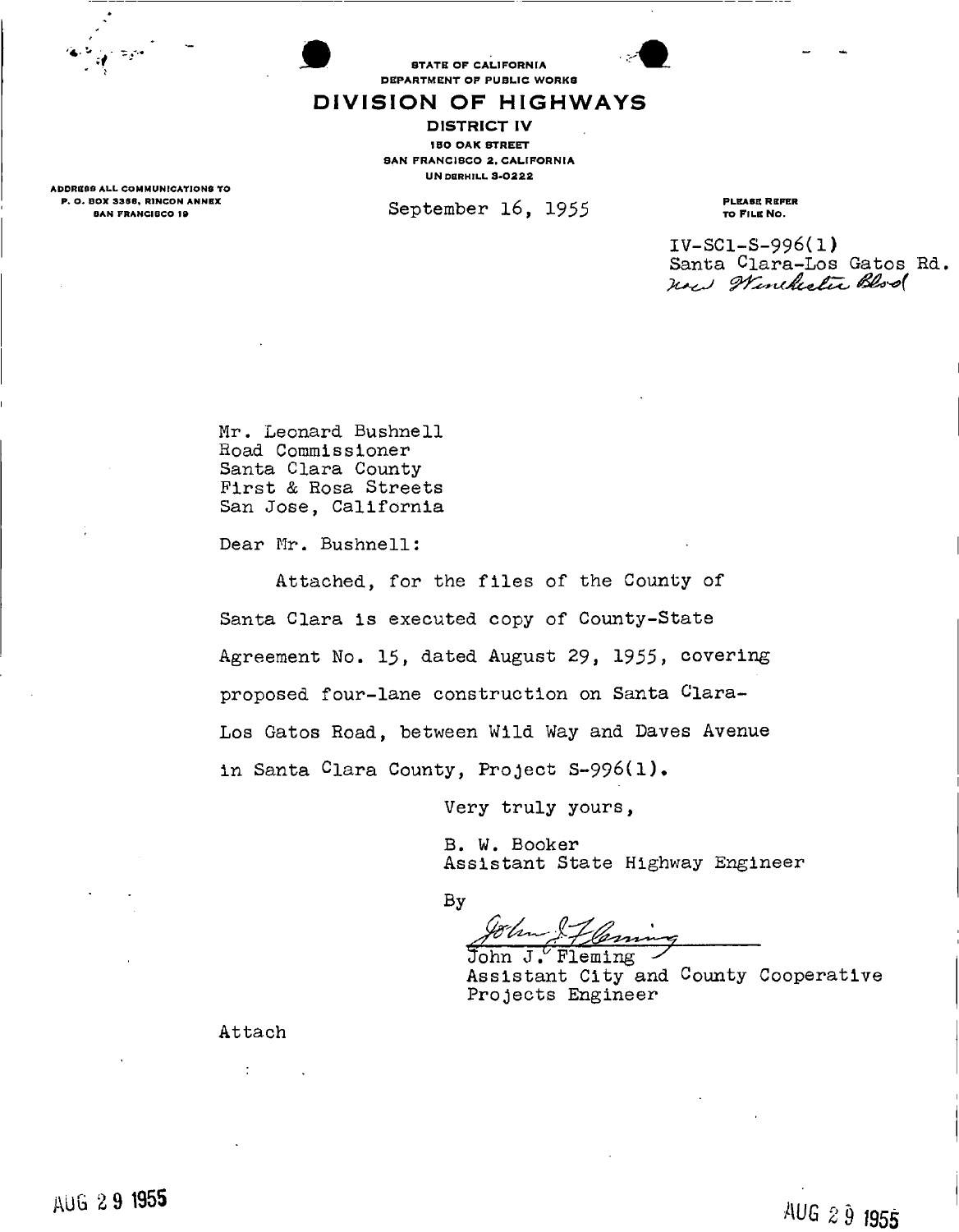

## COUNTY-STATE AGREEMENT NO. 15 FEDERAL ATD SECONDARY ROADS

77 T

**District** 

Santa Clara

County

# FEDERAL PROJECT S-996(1)

## Santa Clara-Los Gatos Road

THIS AGREEMENT, made in duplicate this 29thlay of August  $-.1955.$ 

State of California, by and between the COUNTY OF \_SANTA CLARA hereinafter referred to as the "County," and the DEPARTMENT OF PUBLIC WORKS (Division of Highways) of the State of California, hereinafter referred to as the "Department."

## **WITNESSETH:**

It is agreed between the parties that the project or projects hereinafter described shall be constructed under and pursuant to, and in accordance with the provisions of the attached Exhibits A and B, which exhibits are hereby made a part of this agreement.

Santa Clara .................County agrees to provide necessary matching funds prior to award of contract.

The Board of Supervisors of the County of Santa Clara  $\mathbf{-}\mathbf{b}\mathbf{v}$ 

August 29 1955 has approved this agreement and Resolution dated\_ authorized its execution.

IN WITNESS WHEREOF, the parties have hereunto affixed their hands and seals the day and year first above written.

Approval Recommended:

**District Engineer** 

H. B. LA FORGE

Engineer. Federal Secondary Roads

Approved as to Form and Procedure:

ATTORNEY for the Department

County of りえませ À.

Bollel of Supervisors STATE OF CALIFORNIA DEPARTMENT OF PUBLIC WORKS DIVISION OF HIGHWAYS

19*mae* 

 $G. T. McCOY.$ State Highway Engineer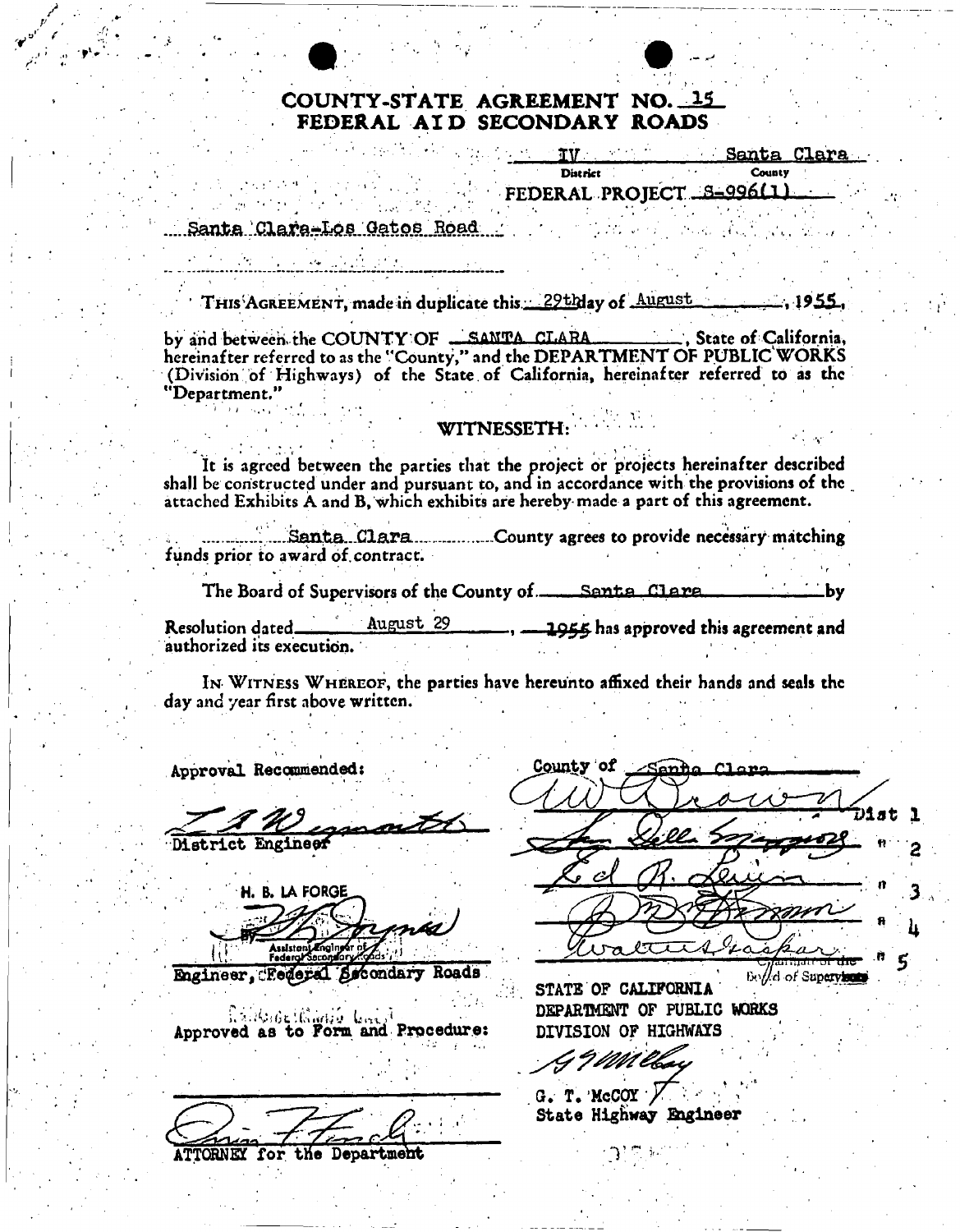#### 5、海野网络的女装的名额的 机偶状的 化水平电阻 医动物性脑炎 CONSTRUCTION IN THE TERRITORY OF THE STATE OF THE REAL PROPERTY OF THE STATE OF THE STATE OF THE STATE OF THE

المسلكة الأمريكية التعليم التي توقف والعرب التي توقع المسلم المعرفين والأمر التي المراري.<br>والتي توقف المراري الأربعي التي توقف المراريخ التي توقف المسلم التي توقف المسلم التي توقف المراريخ التي توقف ا THE REAL LIMITED TO BE THE COMPANY

ු ආපතියාශයෙන් වේ. මොල් ලිං ගීමක් කියන් වලට ග්රීඩලාම් කිල ලැබුවකුට

ال المنابعة المتحدث في <sub>ال</sub> ી દિવસ સમય છે. પ્રિયુષ્ટે જરૂર આ ગયું હતું હતું જ જ્યારે સુધિ પ્રિયુશ્ન છે. જે પણ સ્વયં હતું હતું કે સરકાર પોત<br>પ્રિયુશ્ન જિલ્લા આવેલાઓ પ્રાપ્ત થયું ગુજરાત્રી છે. ગામ પોલી જો સરકારી ગામ ઉદ્યોગ હતું છે. ઉરાત પ્રિયુશ્ન જ દાલ ે જોવામાં પીકે પ્રિણ પ્રમાણક

# A TELECATION

જ જિલ્લાનું પુરુષો છે. આ પ્રાપ્ય છે જિલ્લાનું જિલ્લાનું જિલ્લાનું જિલ્લાનું આવેલું જિલ્લાનું જિલ્લાનું જિલ્લાનું અને જિલ્લાનું જિલ્લાનું જિલ્લાનું જિલ્લાનું જિલ્લાનું જિલ્લાનું જિલ્લાનું જિલ્લાનું જિલ્લાનું જિલ્લાનું જિલ્લ ာင္း အသံအသံအျပင္ အေရးမိတ္ဖို႔ အလြတ္အေပၚမ်ားသည္ သြင္းမ်ားသည့္ အေရးမွာ အသံအေပၚမ်ားသည့္ အသံအေပၚမ်ားမ်ား အလုပ္သည့္<br>လည္း သူ သူတို့အတြက္ အမွတ္တို႔ သူတို႔ မိုးေရးမွာ သူတို႔ သူတို႔ သူတို႔ သူတို႔ သူတို႔ သူတို႔ သူတို႔ သူတို႔ သူတို႔

திருக்கும் தெய்வதற்கும் அடித்திராகும் கூரா எடுவிதா பொரி<br>இந்நிலை எனின் இன்றை இந்நிற்ற இரண்டியாளர் எனின் ஆழுகிக்கு இருகின்றும் கலந்த மற்று இதைக்கை தொடுத்தது துடிக்கிறத்

મું બેઈટ્રેન્સ ફિલ્મ બેંગ્રેંગમાં તેમ બજબ આયોગ મુખ્ય જાણવામાં આવેલો છોલ ડાઉનેટર છાલી ઇસ્તરણ પણ જાણવા જાણવાનું વ ્લ્યું તે જુશ્કર્શાણ શેત્ ગુજરૂરી દેશ રૂપિટ શેત્રું દ્વારા શેત્રું કે જીત શ્રીજી શેત્રો છે. આ તેના આવ્યો તે તુમ

ಸ್**ಪರ್ಚ್ 15**ರಿಗೆ 196 ರಷೆಗಳು? ದೆಗೆ

कुर्तीक शाहीत देवीपैक दूरको चार पानी आयानुमा प्रक्रित ত্ৰ কৰি মুখ্য এতিয়া বিদ্যালয় আৰু এজাৰ বিজ্ঞান আৰু সম্পৰ্কে কৰি বিজ্ঞান আৰু অন্য এক এক সংস্থা নতুন। এ

1. このか、今、こして

넘고아, 이번에 가지 하나요  $\mathcal{O}(\mathcal{A}^{\mathrm{int}}) \subset \mathcal{O}(\mathcal{A})$ اللايح ويعادها المعاددة الراجسية بالكرم الكاراف بدكيكم المناقصة ماست برع الداميات وقفورها শ্চিমিয় মাজত জ্বলাগৰালা সকল

المحار العداليسولا لأفاق ويعارفهم وأركبهم فالمحاج سوال والمدير ومعارضة الأرام المدير العكوم والمعاونة المديرة ومعامل الأسوالية المعارفة الأربعة الأربعة المديرة<br>والمديرة المستقبل المستقبل المديرة المستقبل المستقبل المستقبل المستقبل المستقبل المستقبل المستقبل المستقبل الم<br>

المراقية والترام ومكافئ فلأناط فلاعظ موسیق موجود میں میں آتا ہے ۔ اور اسلام میں کسی داخلوں کے حوالا میں<br>استعمال کو اس کا استعمال کرنے کی منتقل کی اس کا اس کا استعمال کرنے کی اس کا استعمال کرنے کی اس کا اس کا استعما<br>استعمال کے اس کا اس کے اس کا استعمال کرنے ک

**ALMERIAN'S OF ANY 10 USER** でおばない ちくらけんてきだいがく

SEP 16 8 43 PM 355 18 18 19 19 22 AM 33

DISTRICT IV CROWLER'S STRANGED **E. T. Aus 31** 9 21 AM '55

**DISTRICT IV** 

RANDER ON THE LANDING

网络硫化学 加工技术的过去式和过去分词

UUATUDIU

ANTER PARTIE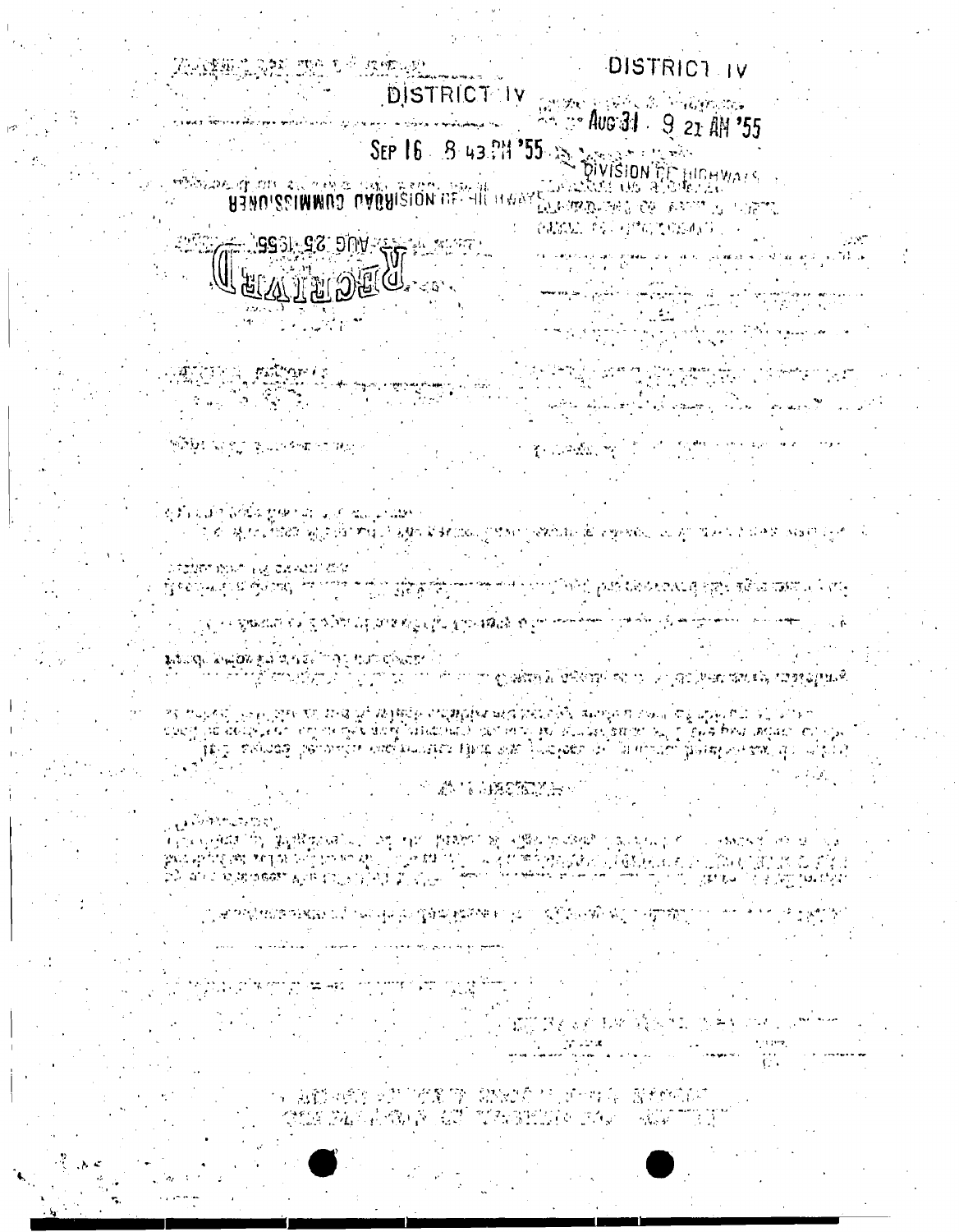## Article I. This agreement is made in the light of the following facts and circumstances:

1. Under the provisions of the Federal-Aid Highway Acts certain funds are authorized to be appropriated for expenditure on a system of principal secondary roads to be selected by the State'highway departments in cooperation with the county supervisors and the Commissioner of Public Roads. The route upon which the subject project is proposed has been so selected and<br>approved by the Commissioner of Public Roads for inclusion in the Federal-Aid Secondary Road S funds'arc now available for obligation to the subject project.

2. The Department is required to enter into an agreement with the Commissioner of Public Roads relative to the prosecution of this project and the obligation of participating Federal-Aid funds.

THEREFORE, in consideration of the premises herein contained, the parties agree as follows:

#### Article II. Cooperation with the United States.

#### **MAINTENANCE**

1. The Federal-Aid Acts require that the maintenance of projects constructed thereunder shall be the responsibility of the State and that a project for which the Department proposes to provide maintenance by an agreement with the County shall not be approved if any project previously improved with Federal funds under the provisions of the Federal Highway Acts, as amended and supplemented, which the County has agreed to maintain, is not being satisfactorily maintained as determined by the Commissioner.

It is therefore agreed that after completion of said project or usable portions thereof, and upon notice of such completion, the County will maintain the completed works in a manner satisfactory to the authorized agents of the United States.

#### Article III. Control of Work.

### RIGHT OF WAY

-The furnishing of rights of way as provided for herein includes, in addition to all real property required for the improve<br>ment free and clear of obstructions and encumbrances, the payment of damages to real property not affected by the proposed improvement.

1. Such rights of way as are necessary for the construction of the proposed improvement, will be furnished by the County. » •

2. It is understood that a contract for the construction of this project or any portion thereof cannot be awarded'until the necessary right of way has been made available.

J. The County will furnish to the Department prior to advertising of the project evidence that necessary rights of way are available for construction purposes.

4. The County agrees to pay from county funds any costs, which are incurred in connection with this project, which<br>arise out of right of way litigation or delays to the contractor because right of way has not been made ava orderly prosecution of the work.

#### ENGINEERING

Preliminary Engineering—The term "preliminary engineering" as used herein includes all preliminary work, including<br>but not restricted to, preliminary surveys and report, laboratory work, soil investigation, preparation of advertising.

Construction Engineering—The te m "construction engineering" as used herein includes actual inspection of the work,<br>necessary construction staking, laboratory and field testing, field reports and records, estimates, final of employees engaged therein.

County employees shall perform all engineering work. It is understood that the Department is held responsible by the United States Government for the conduct of the work and for satisfactory results and that the Department may not delegate its responsibility. It is therefore agreed that the Department will exercise general supervision over the work and may take direct control of the subject project at its discretion when it is deemed that the responsibility of the Department requires.

When the cost of Right of .Way, Preliminary Engineering or Construction Engineering, incurred by the County is to be borne in part by Federal-Aid funds, the Department will reimburse the County for services performed on the basis of the actual cost . thereof to the County including compensation and expense of personnel working on the project, the required materials and the use of county-owned automobiles at the rate of four cents per mile, provided, however, that the County will contribute its general administrative and overhead expense. Payments for such work will be made by the Department upon receipt of bills therefor, prepared in such form 'and supported by such detail as may be prescribed by the Department. The Department and the Bureau of Public Roads shall be given access to the County's books and records for the purpose of checking costs paid or to be paid by the Department hereunder.

#### AWARD OF CONTRACT

Actual construction work will be performed by contract. The Department will make the final preparation for advertising, will advertise and award the contract and will make payments to the contractor as the same become due.

Prior to advertising for bids the County and the Department must agree on an engineer's estimate as to the estimated cost of the project. No contract for an amount in excess of'said engineer's estimate witl be awarded unless sufficient funds are available and both the Department and County agree to such award.

#### Article IV. Special Covenants..

1. Nonparticipating Items. All costs ruled ineligible under the Federal-Aid Highway Acts but properly chargeable to this project shall be paid by the County.

2. Preliminary Engineering. All preliminary engineering charges, including the cost of advertising, have been or will be paid by the County from funds other than those provided by the Federal-Aid Highway Acts.

'). Construction Engineering. The construction engineering is included in the estimated cost and may be paid from Federal and County funds.

A!'. Claims. Since'this project is not on a State Highway, State Highway funds may not be used to finance any costs including claims submitted by the contractor, Public Utilities, Rights of Way or other pertinent charges.

In the event that such claims are submitted and the Bureau of Public.Roads and State Attorneys rule such claims cannot be paid by funds'provided by the Federal-Aid Highway Acts the County will upon the demand of the Department, deposit with the State Treasurer, a sum sufficient to cover the cost of any or all claims.

#### Article V.

In case of conflict between any of the provisions contained in Exhibits A and B, the provisions of Exhibit B shall govern.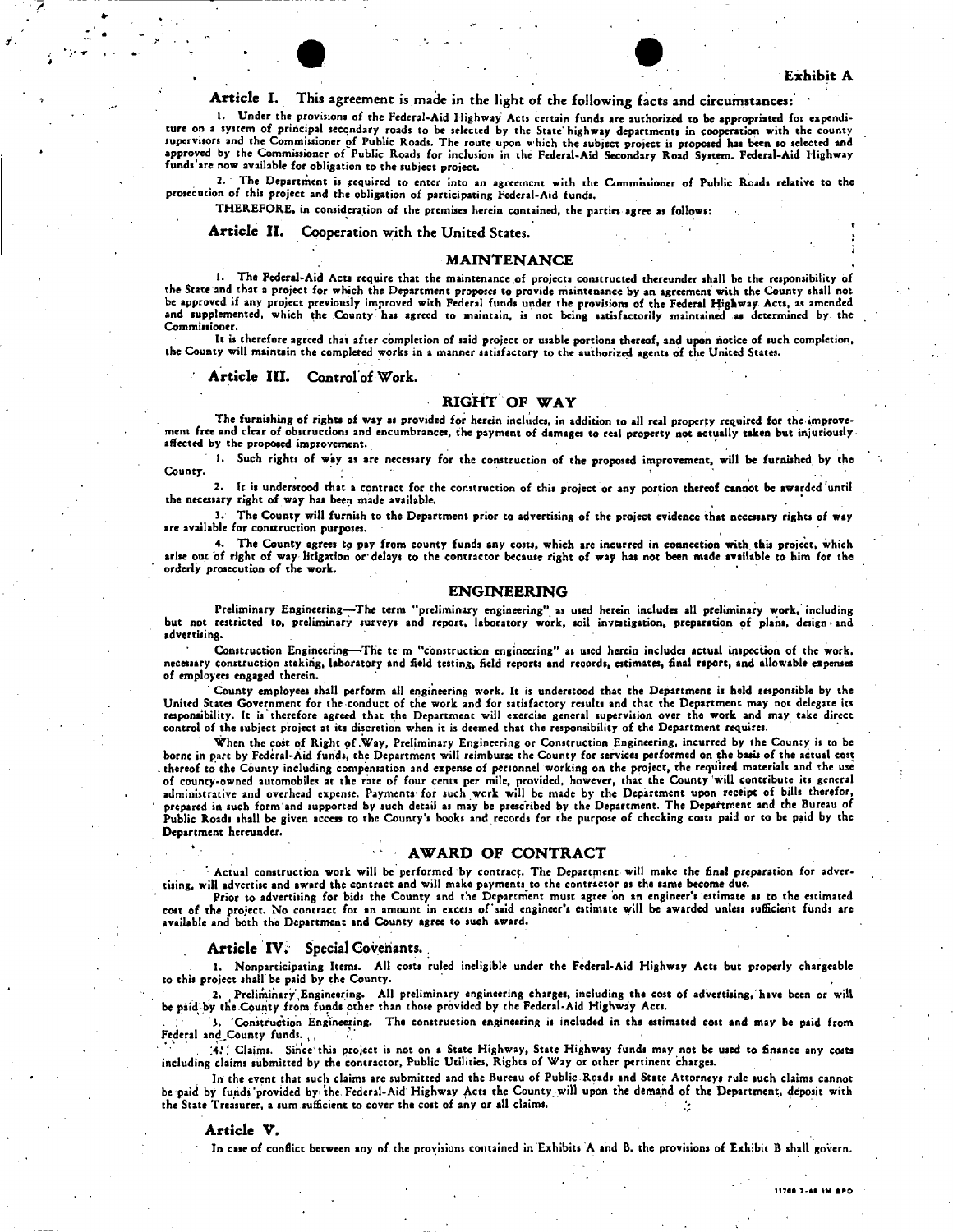RECE **SAVALICITY JO NOISIAIO.** SE. Hd.Eh 8 91 478

AUG 25 1955

ROAD COMMISSIONER

VI TOIRTEIQ

DISTRICT IV

SAVANDIH JO NOISIAIO -

20 HA OS P. 18 JUA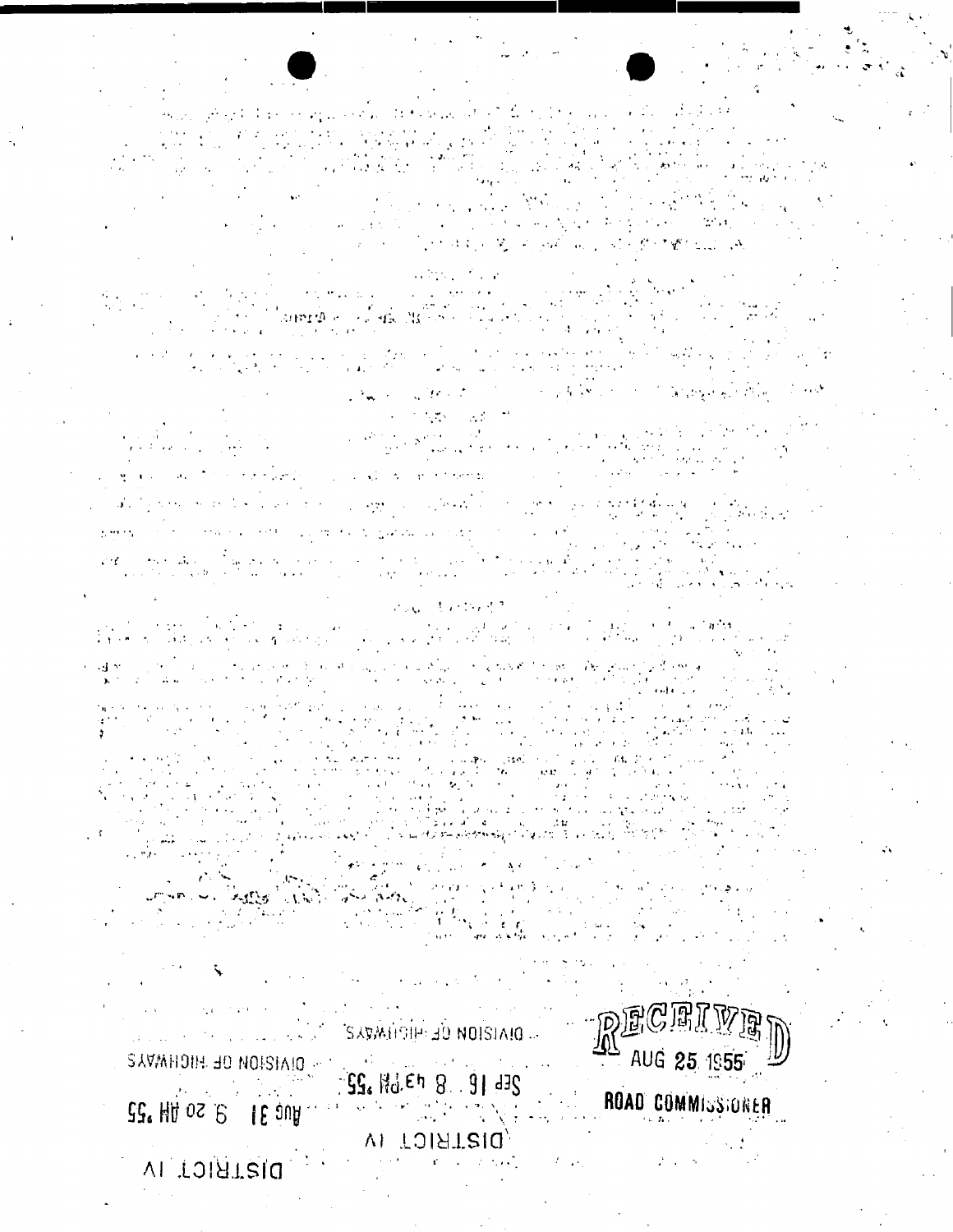Article VI - Location of Project and Brief Description of Work.

On approved Federal-Aid Secondary Project S-996(1) in Santa Clara. County, covering proposed four-lane road construction on Santa Glara-<br>Los Gatos Road between Wild Way and Daves Avenue, not length 1.0 mile.

Article VII - Funds.

1. The estimated cost of the project as covered by this agreement is.

Preliminary Engineering Contract Items \$238,060,65  $6,000,00$ Supplemental Work Subtotal  $3244.060.65$ Contingencies 12,239.35

**As Contract Total** 

Construction Engineering

Total

25,700.00

 $$256,300,00$ 

,\$ 1,000,00<sup>4</sup>

\$283,000.00

 $\mathbb{Z}^{d_{\mathbb{Z}}^{n}}$  ,  $\mathbb{Z}^{d_{\mathbb{Z}}^{n+1}}$ 

27(第)

On the basis of the above estimate, this project will be financed  $2.1$ as follows:

|              | Federal-Aid Secondary funds  | \$152,000,00 |
|--------------|------------------------------|--------------|
|              | State Highway Matching funds | \$66,000.00  |
| County funds |                              | \$65,000,00  |

3. The actual funds for the project will be set up after the bids<br>have been opened, and shall be on the basis of combract prices. The<br>amounts shown under the various categories for paragraph 2, above, may be<br>edjusted from

4. The County agrees to deposit the necessary matching funds (not already deposited) with the Plyision of Highways within five days of already deposited in the plyision of Highways within five days of came to the lowest satisfactory()bidders<sub>24</sub> SUA

neap temmis, ann